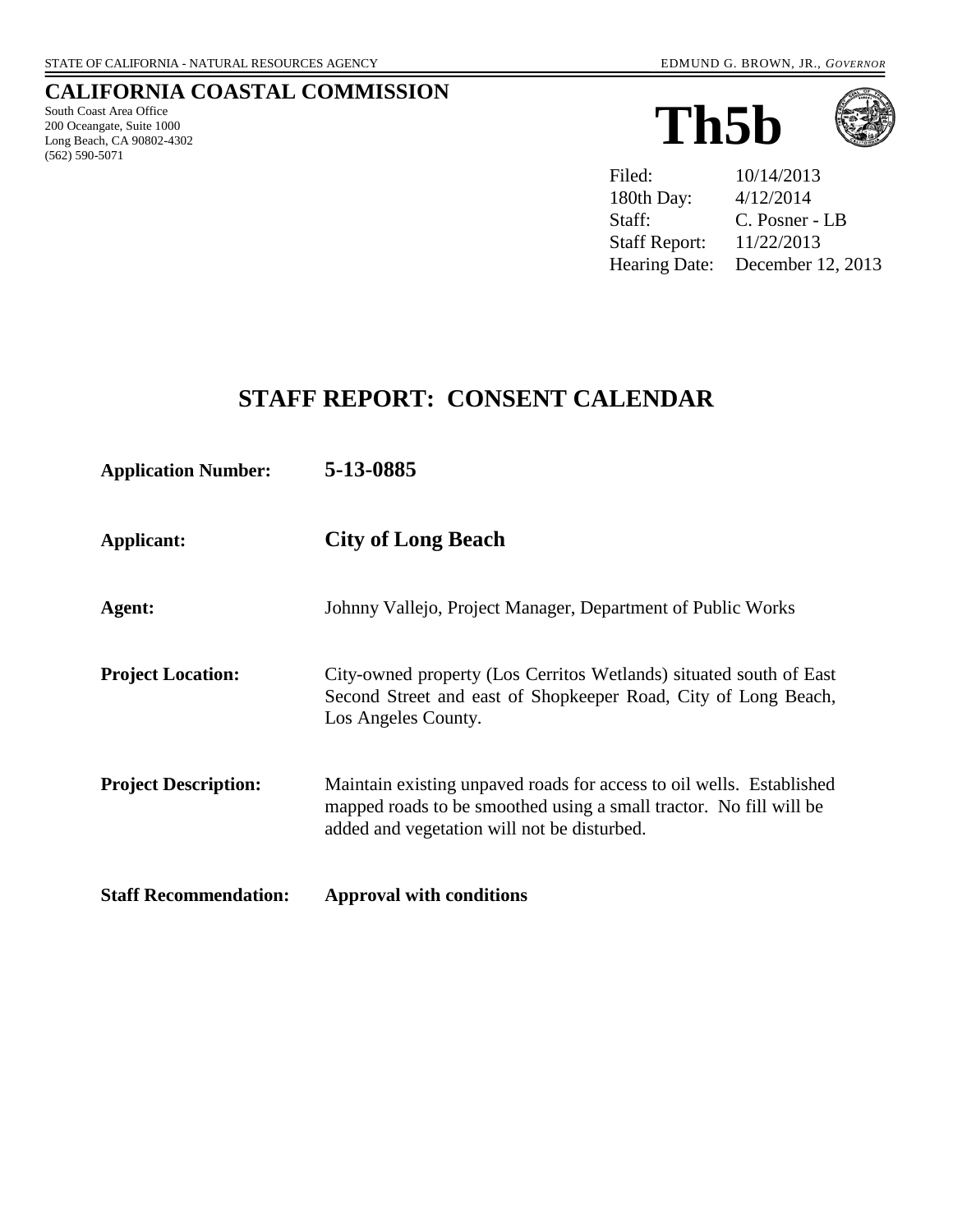## **I. MOTION AND RESOLUTION**

**Motion:** *"I move that the Commission approve the coastal development permit applications included on the consent calendar in accordance with the staff recommendations."*

Staff recommends a **YES** vote. Passage of this motion will result in approval of all the permits included on the consent calendar. An affirmative vote by a majority of the Commissioners present is needed to pass the motion.

**Resolution:** *The Commission hereby approves a coastal development permit for the proposed development and adopts the findings set forth below on grounds that the development as conditioned will be in conformity with the policies of Chapter 3 of the Coastal Act and will not prejudice the ability of the local government having jurisdiction over the area to prepare a Local Coastal Program conforming to the provisions of Chapter 3 of the Coastal Act. Approval of the permit complies with the California Environmental Quality Act because either 1) feasible mitigation measures and/or alternatives have been incorporated to substantially lessen any significant adverse effects of the development on the environment, or 2) there are no further feasible mitigation measures or alternatives that would substantially lessen any significant adverse impacts of the development on the environment.*

## **II. STANDARD CONDITIONS**

This permit is granted subject to the following standard conditions:

- 1. **Notice of Receipt and Acknowledgment.** The permit is not valid and development shall not commence until a copy of the permit, signed by the permittee or authorized agent, acknowledging receipt of the permit and acceptance of the terms and conditions, is returned to the Commission office.
- 2. **Expiration.** If development has not commenced, the permit will expire two years from the date on which the Commission voted on the application. Development shall be pursued in a diligent manner and completed in a reasonable period of time. Application for extension of the permit must be made prior to the expiration date.
- 3. **Interpretation.** Any questions of intent or interpretation of any condition will be resolved by the Executive Director or the Commission.
- 4. **Assignment.** The permit may be assigned to any qualified person, provided assignee files with the Commission an affidavit accepting all terms and conditions of the permit.
- 5. **Terms and Conditions Run with the Land.** These terms and conditions shall be perpetual, and it is the intention of the Commission and the permittee to bind all future owners and possessors of the subject property to the terms and conditions.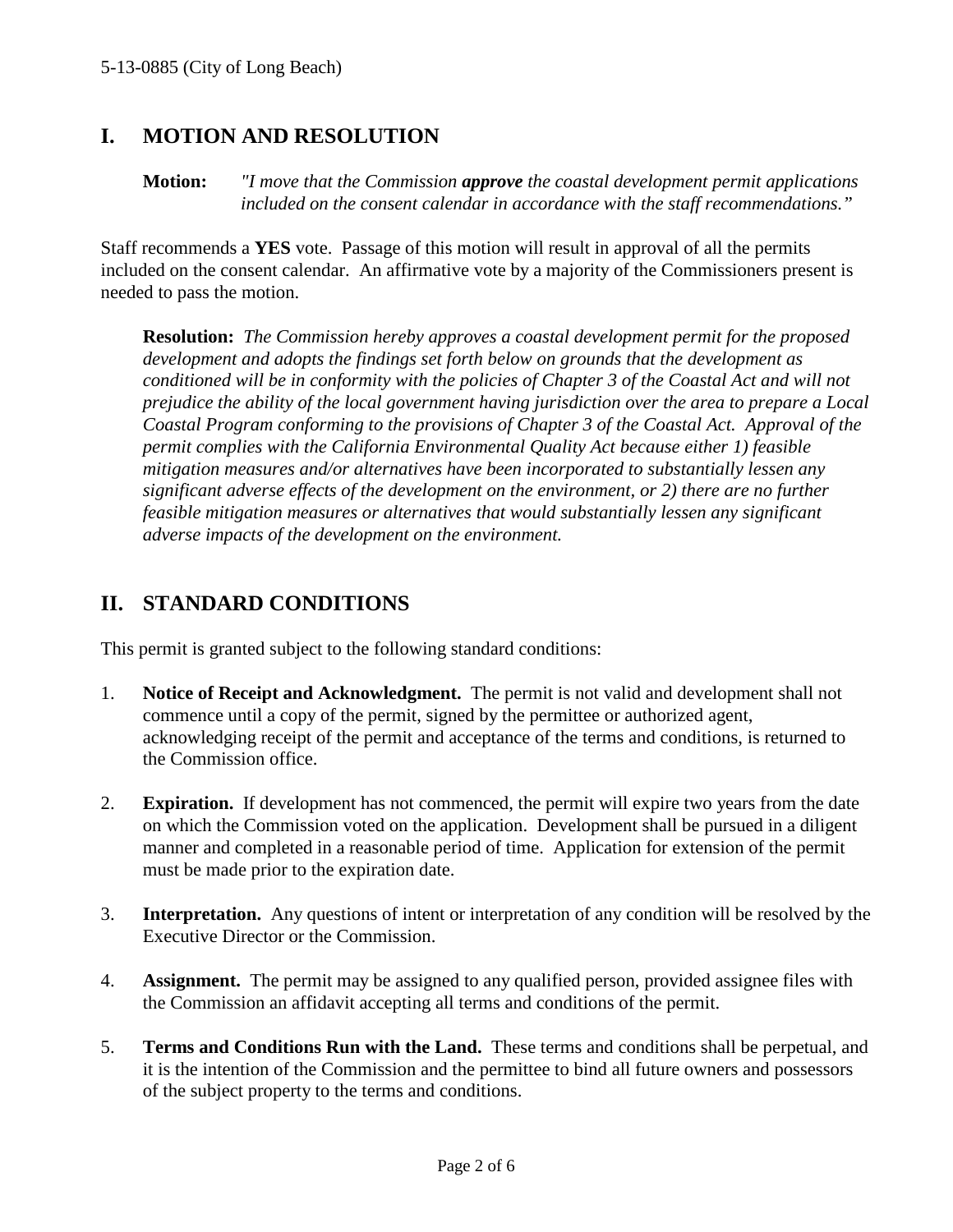## **III. SPECIAL CONDITIONS**

This permit is granted subject to the following special conditions:

- **1. Limited Term of the Coastal Development Permit.** Coastal Development Permit 5-13-0885 authorizes the permittee to maintain certain unpaved roads on the subject site for a limited period of time. The unpaved roads that are permitted to be maintained are identified on the photograph that is included in the project description (**See Page Five of the Staff Report dated November 22, 2013**). The term of Coastal Development Permit 5-13-0885 expires on January 31, 2019.
- **2. Timing of Project.** The permitted road maintenance activities shall occur only outside of marsh bird nesting season. Marsh bird nesting season commences February 1 and ends August 31.
- **3. Construction Responsibilities.** By acceptance of this coastal development permit, the permittee agrees that the permitted development shall be conducted in a manner that protects habitat and water quality pursuant to the implementation of the following BMPs:
	- A. No Fill Permitted. No fill material or paving materials shall be added to the roads.
	- B. Erosion Control. Prior to road permitted grading/smoothing activities, silt fencing shall be installed along the sides of each road to prevent runoff/sediment transport into adjacent wetlands. Measures to control erosion must be inspected and maintained the end of each day's work.
	- C. All road maintenance work will be supervised by an ecologist to ensure that the adjacent wetlands are protected from disturbance.
	- D. No construction materials, equipment, debris, or waste shall be placed or stored where it may be subject to wave, wind, or rain erosion or dispersion.
	- E. Construction vehicles operating at the project site shall be inspected daily to ensure there are no leaking fluids. If there are leaking fluids, the construction vehicles shall be serviced immediately. Equipment and machinery shall be serviced, maintained and washed only in confined areas specifically designed to control runoff and prevent discharges into the wetlands.
	- F. All construction equipment and materials shall be stored and managed in a manner to minimize the potential for discharge of pollutants. Any spills of construction equipment fluids or other hazardous materials shall be immediately contained on-site and disposed of in an environmentally safe manner as soon as possible.
	- G. In the event that hydrocarbon-contaminated soils or other toxins or contaminated material are discovered on the site, such matter shall be stockpiled and transported off-site only in accordance with Department of Toxic Substances Control (DTSC) rules and/or Regional Water Quality Control Board (RWQCB) regulations.

The permittee shall undertake the approved development in accordance with this condition and shall include the requirements of this condition on all plans and contracts issued for the project.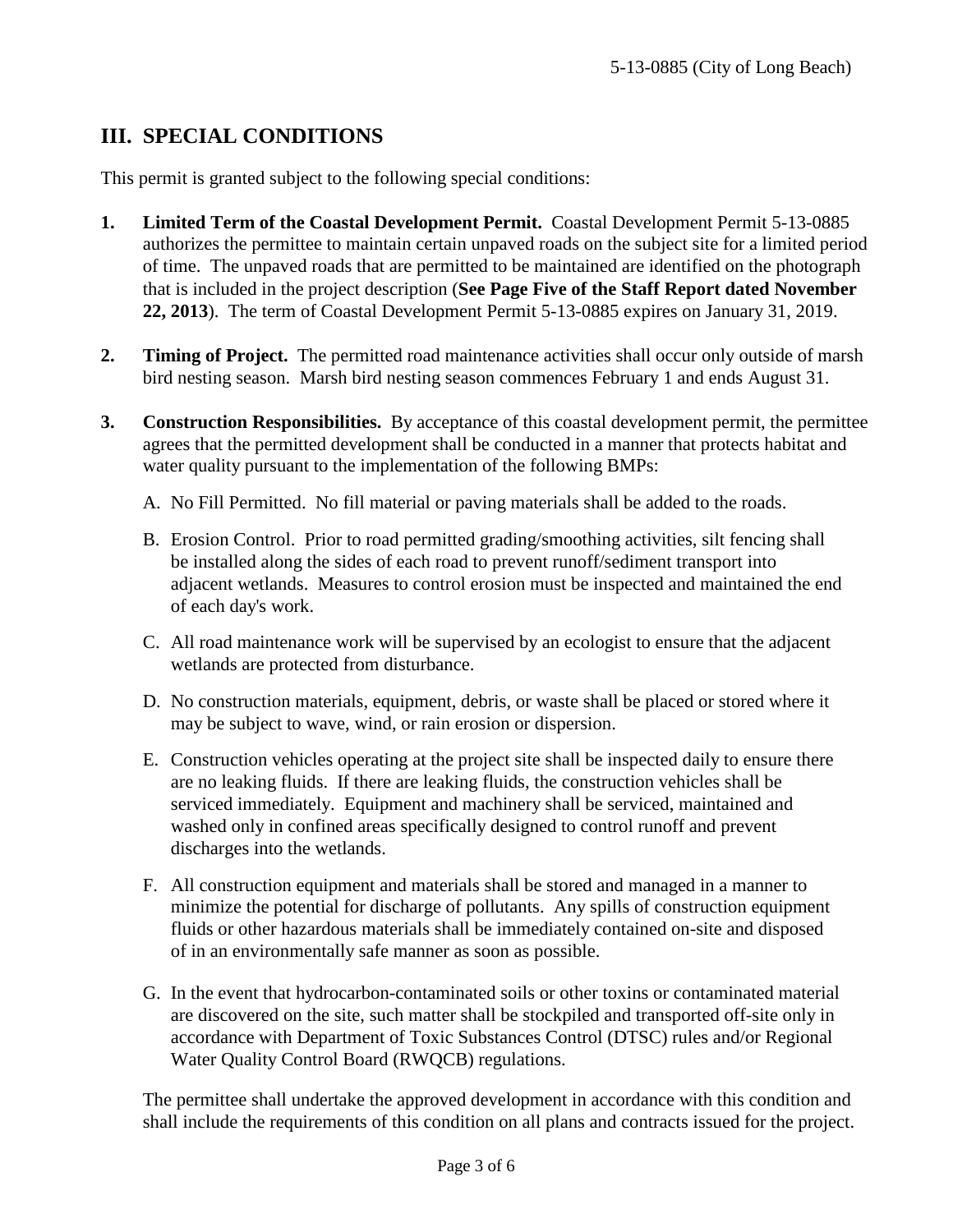#### 5-13-0885 (City of Long Beach)

**4. Conformance with the Requirements of the Resource Agencies.** The permittee shall comply with all requirements, requests and mitigation measures from the California Department of Fish and Wildlife, Regional Water Quality Control Board, U.S. Army Corps of Engineers, and the U.S. Fish and Wildlife Service with respect to preservation and protection of water quality and marine environment. Any change in the approved project that may be required by the abovestated agencies shall be submitted to the Executive Director in order to determine if the proposed change shall require a permit amendment pursuant to the requirements of the Coastal Act and the California Code of Regulations. No changes to the approved development shall occur without a Commission amendment to this coastal development permit or a new coastal development permit, unless the Executive Director determines that no amendment or new permit is required.

# **IV. FINDINGS AND DECLARATIONS**

## **A. PROJECT DESCRIPTION**

The applicant (City of Long Beach) is requesting Commission approval to maintain existing unpaved roads in a City-owned wetland area which is also an active oil field. The proposed project is located in the Los Cerritos Wetlands in southeast Long Beach (See Exhibits). The project site is an oil producing area with several active wells and pipelines that need to be maintained on a regular basis. The project site also provides habitat for common shorebirds, water fowl and birds of prey. A coastal development permit is required from the Commission for the proposed development because it is located within the Commission's area of original jurisdiction.

The applicant proposes to use a small tractor to remove ruts and smooth the established mapped roads that lead to oil wells. No fill will be added and vegetation will not be disturbed. All work will be supervised by an ecologist to ensure that the adjacent wetlands are protected. The roads will not be widened or extended into the adjacent wetlands. All visitors, contractors and oil company employees will be instructed to stay only on the existing access roads.

The entire Los Cerritos Wetlands area is part of the historic delta of the San Gabriel River. The project site is part of the wetland complex. Unpaved oil field access roads cross the wetlands and provide access to the well sites south of 2<sup>nd</sup> Street and northwest of the western levy of the San Gabriel River (Exhibit #2). The proposed road maintenance work will be occurring in a location where there is a potential for discharge of polluted runoff and siltation into the wetlands that are adjacent to unpaved roads. Pollution and siltation would adversely affect the biological productivity and the quality of the wetlands. The use of heavy machinery to grade and smooth the unpaved roads could adversely affect nesting birds at certain times of the year. Therefore, it is necessary to ensure that construction activities will be carried out in a manner that will not adversely affect water quality, habitat or marine resources.

In order to prevent adverse impacts to the adjacent wetland habitat, the Commission is imposing four special conditions. Special Condition One limits the term of the permit until January 31, 2019. The limited permit term will allow the Commission to re-evaluate the proposed road maintenance program in the event that any adverse effects or changed circumstance are identified in the next five years. Special Condition Two protects sensitive bird species, such as the endangered Belding's Savannah Sparrow, by prohibiting road maintenance activities during the marsh bird nesting season, which runs from February 1 until August 31 each year.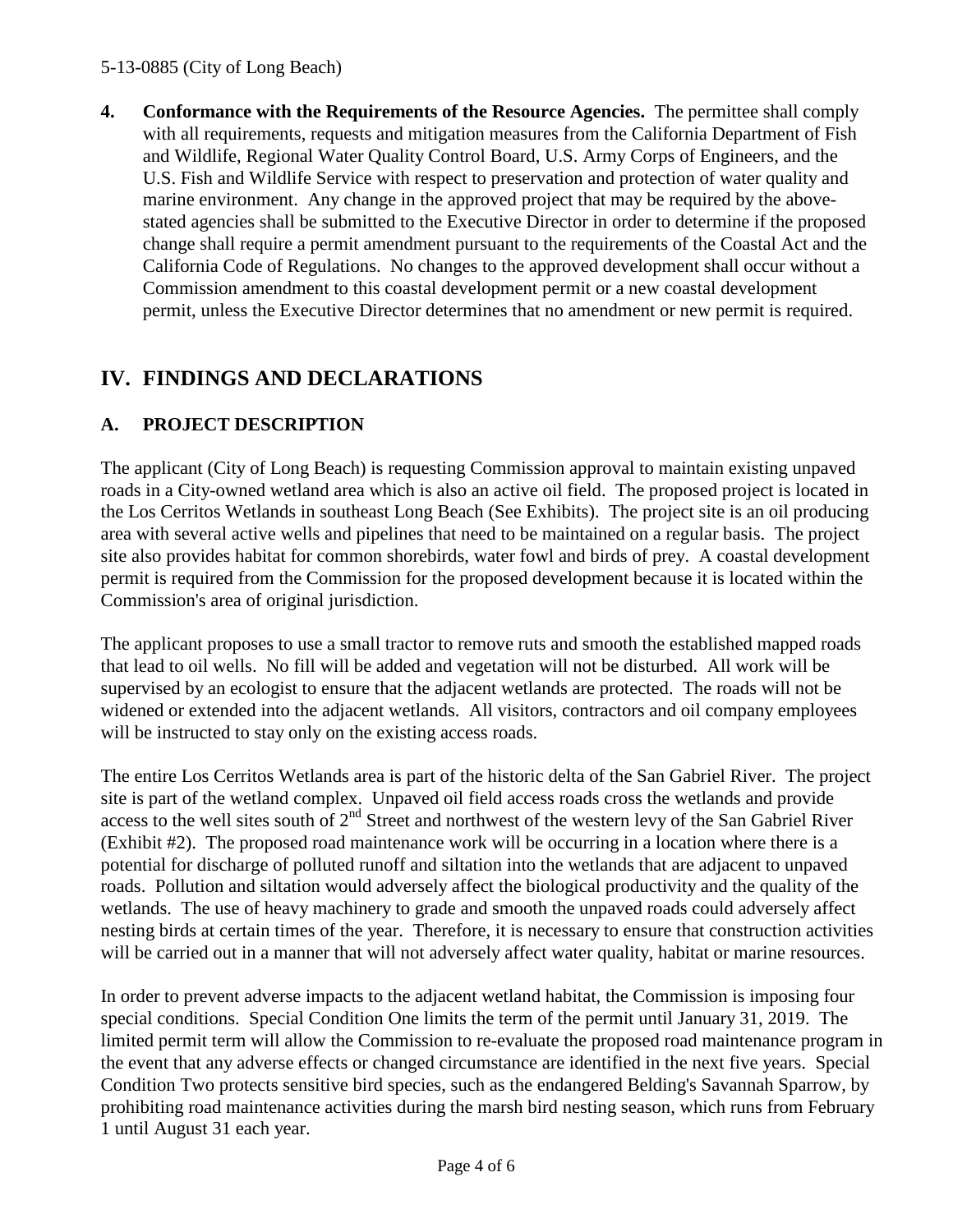Special Condition Three requires the permittee to implement erosion control measures, and requires appropriate storage and handling of construction equipment and materials to minimize the potential for silt and pollutants to enter the wetlands. Special Condition Three also requires that the permitted road maintenance work be supervised by an ecologist to ensure that the adjacent wetlands are protected from disturbance.

Finally, Special Condition Four requires the permittee to comply with all permit requirements and mitigation measures of the California Department of Fish and Wildlife, Regional Water Quality Control Board, U.S. Army Corps of Engineers, and the U.S. Fish and Wildlife Service with respect to preservation and protection of water quality and marine environment. The specific mitigation measures required by the special conditions shall be implemented in order to ensure that water quality, biological productivity, habitat and marine resources are protected as required by the marine resource policies of the Coastal Act.



Project Site: Maintained roads on the City-owned portion of Los Cerritos Wetlands, Long Beach, CA.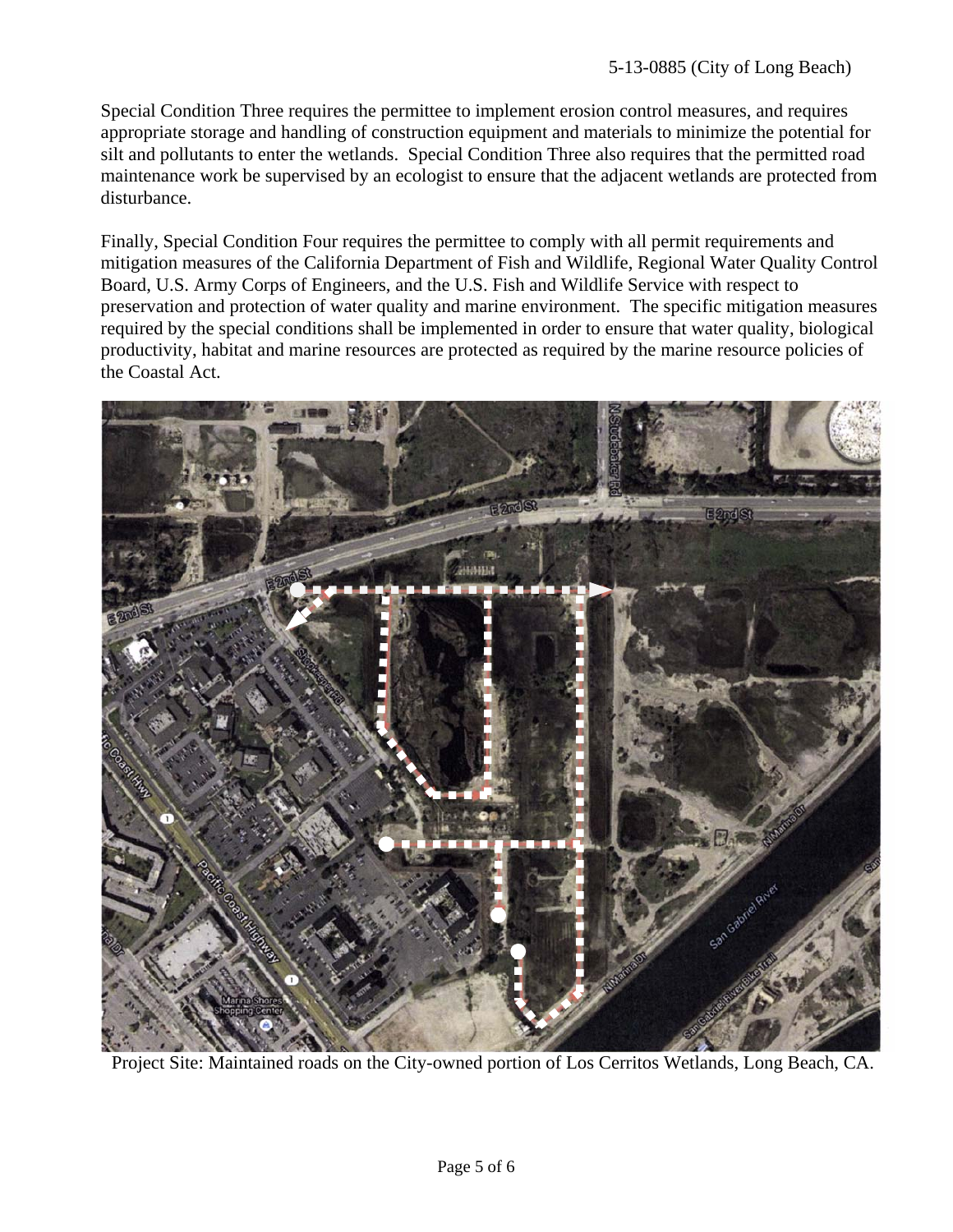#### **B. MARINE RESOURCES & ENVIRONMENTALLY SENSITIVE HABITAT AREAS**

The proposed work will be occurring in a location where there is a potential for a discharge of polluted runoff from the project site into coastal waters. The storage or placement of construction material, debris, or waste in a location where it could be carried into coastal waters would result in an adverse effect on the marine environment. To reduce the potential for construction and post-construction related impacts on water quality, the Commission imposes special conditions requiring, but not limited to, the appropriate storage and handling of construction equipment and materials to minimize the potential of pollutants to enter coastal waters and for the use of on-going best management practices following construction. As conditioned, the Commission finds that the development conforms with Sections 30230 and 30231 of the Coastal Act. As conditioned, the development will not result in significant degradation of adjacent habitat, recreation areas, or parks and is compatible with the continuance of those habitat, recreation, or park areas. Therefore, the Commission finds that the project, as conditioned, conforms with Section 30240(b) of the Coastal Act.

### **C. PUBLIC ACCESS AND RECREATION**

As conditioned, the proposed development will not have any new adverse impact on public access to the coast or to nearby recreational facilities. Thus, as conditioned, the proposed development conforms with Sections 30210 through 30214, Sections 30220 through 30224, and 30252 of the Coastal Act.

#### **D. DEVELOPMENT**

The development is located within an existing developed area and, as conditioned, will be compatible with the character and scale of the surrounding area, has been designed to assure structural integrity, and will avoid cumulative adverse impacts on public access. Therefore, the Commission finds that the development, as conditioned, conforms with Sections 30250, 30251, 30252, 30253 and the public access provisions of the Coastal Act.

### **E. LOCAL COASTAL PROGRAM**

Coastal Act section 30604(a) states that, prior to certification of a Local Coastal Program (LCP), a coastal development permit can only be issued upon a finding that the proposed development is in conformity with Chapter 3 of the Act and that the permitted development will not prejudice the ability of the local government to prepare an LCP that is in conformity with Chapter 3. An LCP for the City of Long Beach was effectively certified by the Commission on July 22, 1980. However, the proposed development is occurring within an area of deferred certification. Consequently, the standard of review is the Coastal Act and the City's LCP is used only as guidance. As conditioned, the proposed development is consistent with Chapter 3 of the Coastal Act and with the certified LCP for the area. Approval of the project, as conditioned, will not prejudice the ability of the local government to prepare a LCP for this area that is in conformity with the provisions of Chapter 3 of the Coastal Act.

### **F. CALIFORNIA ENVIRONMENTAL QUALITY ACT (CEQA)**

As conditioned, there are no feasible alternatives or additional feasible mitigation measures available that would substantially lessen any significant adverse effect that the activity may have on the environment. Therefore, the Commission finds that the proposed project, as conditioned to mitigate the identified impacts, is the least environmentally damaging feasible alternative and can be found consistent with the requirements of the Coastal Act to conform to CEQA.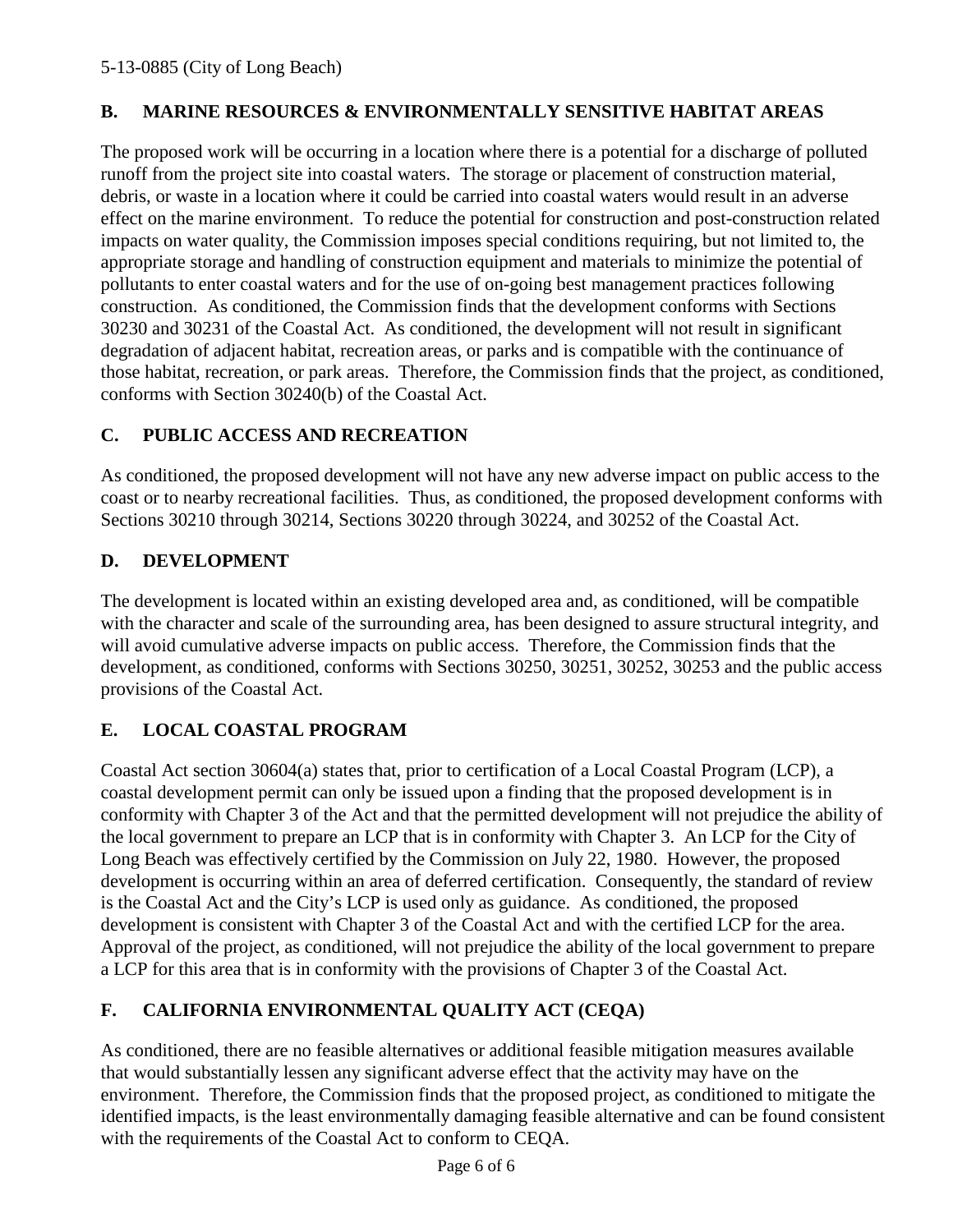# **City of Long Beach**